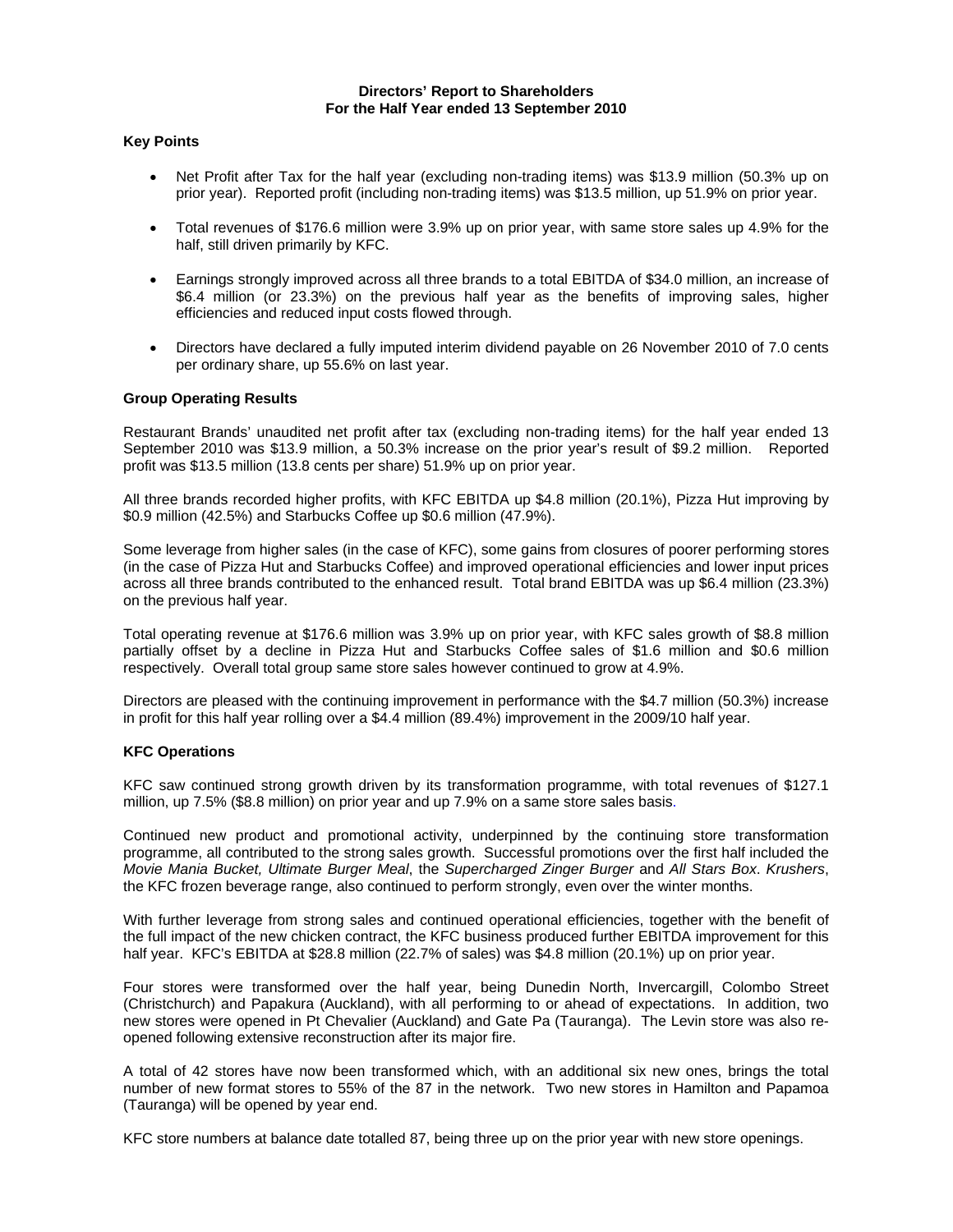## **Pizza Hut**

Pizza Hut saw a continuation of the strong earnings growth that commenced in 2009. The EBITDA of \$3.1 million for the half year increased \$0.9 million or 42.5% on last year (which was 85.9% up on the year before). Pizza Hut EBITDA margin hit 9.3% of sales, driven by strong operational controls over wastage and labour, loss prevention initiatives, changes to menu with higher margin products and closures of unprofitable stores.

Total sales were down over the period with a drop of \$1.6 million (4.6%) to \$33.8 million. This was a function of lower store numbers with closures of three loss making red roof restaurants. Same store sales were down 2.9%.

Pizza Hut finished the half with 88 stores of which four were red roof restaurants.

A number of new products were released over the half, including the very successful *Big New Yorker* pizza, *Garlic Bites* pizza and *Cheesy Garlic Bread*. There were also a number of new flavour variants introduced such as *BBQ Smokehouse* and *Angus Beef*. The re-launch of the *More-4-All* and *Pizza Mia* pizzas also contributed to overall sales.

The Pizza Hut store sell down programme continues with the first store (Nelson) sold after balance date and one further expected to be sold before the end of November.

### **Starbucks Coffee**

Continued improvements in operating efficiencies, the benefit of a strong exchange rate and the closure of some poor performing stores all assisted in enhancing profitability for the Starbucks Coffee operation. The business produced a solid EBITDA of \$2.0 million for the half, up \$0.6 million or 47.9% on last year. The Starbucks EBITDA margin as a % of sales is now running at 12.9%.

Sales were down by \$0.6 million or 3.8% on last year with three less stores, but rose 0.5% on a same store basis, returning to positive growth in the second quarter after five quarters of decline. Sales for the half year totalled \$15.5 million.

Store numbers were 39 at balance date, three down on prior year.

#### **Corporate & Other**

General and administration expenses at \$7.2 million were marginally (\$0.2 million) up on the prior half year. There have been some minor headcount increases as the underlying businesses have grown, and higher levels of incentive payments as the company enjoys higher levels of profitability. G&A costs, however, represent just over 4% of total revenues, within acceptable limits.

Interest expense at \$0.6 million continues to fall (\$0.2 million down) against prior year as a result of lower debt levels, despite some increase in interest rates.

The company renewed its facility (reduced to \$35 million) with Westpac Banking Corporation for a further two years commencing 10 September.

#### **Non-Trading Costs**

Non-trading items of \$0.6 million primarily comprised asset write offs and make good costs on store closures, partly offset by insurance proceeds received for the KFC Levin store rebuild.

# **Cash Flow & Balance Sheet**

Total assets at \$114.6 million were \$11.6 million higher than the previous year end, with property, plant and equipment at \$83.0 million versus \$73.4 million, mainly as a result of the acceleration in KFC transformation expenditure. There were no substantial write downs on intangibles as all three brands continued to maintain enterprise values well in excess of their carrying values.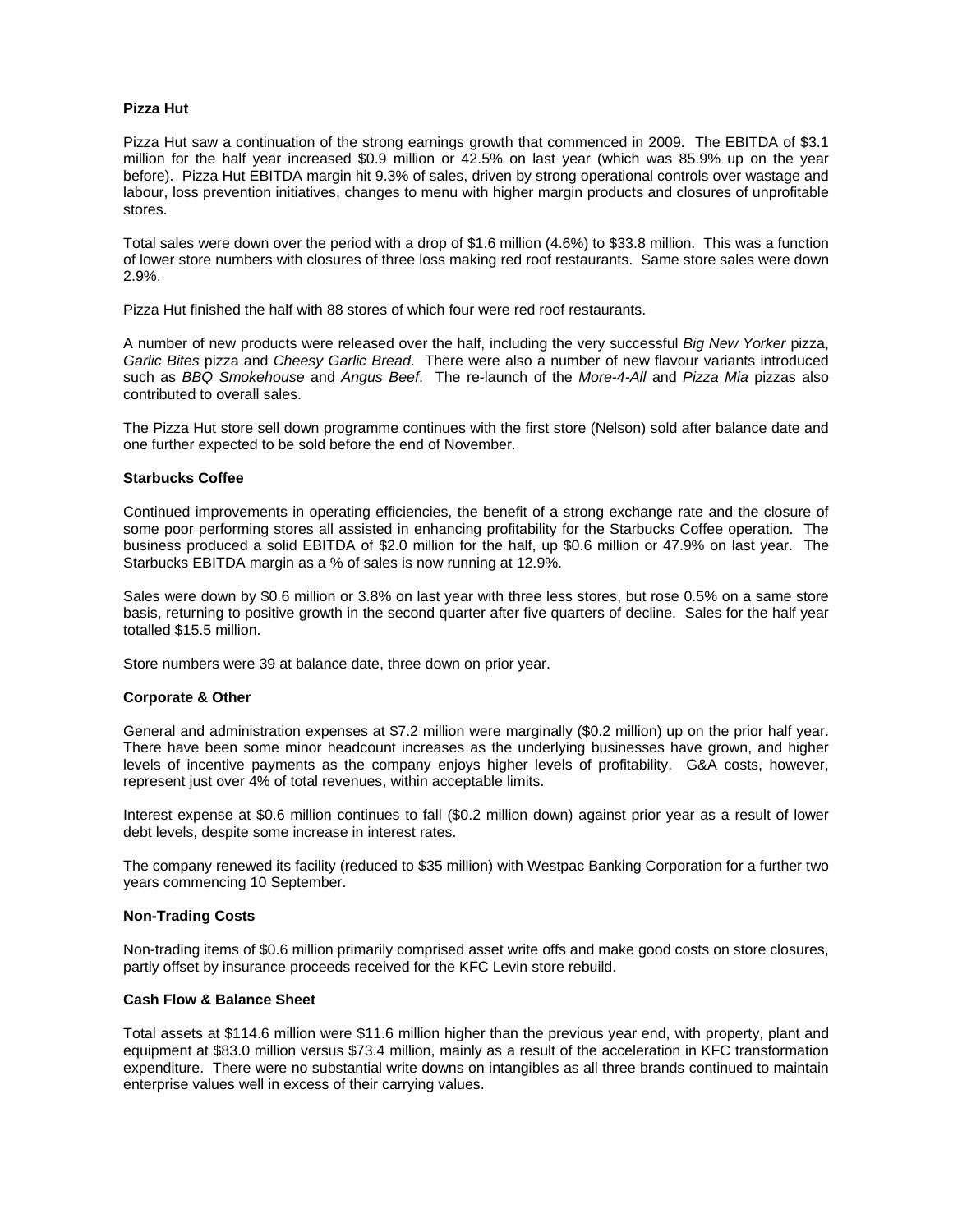Total liabilities at \$59.8 million were \$5.5 million down on the full year balance, with total bank debt down \$5.1 million to \$12.6 million. Creditors and accruals, however, were up by \$11.3 million with the timing of creditor payments  $(20<sup>th</sup>$  of the month) contributing to the significant increase.

Debt has been re-classified as non current with the renewal of the bank facility on 10 September for a further two years.

Operating cash flows of \$26.0 million were slightly up on the previous half year's \$23.4 million and in line with the improved profitability and timing differences in creditors' payments.

Cash outflows from investing activities were significantly up on the previous half year, mainly because of KFC transformation expenditure. They totalled \$13.4 million compared with \$4.5 million for the first half last year.

Higher levels of dividend impacted financing cash flows with \$7.8 million paid to shareholders over the half year versus \$3.9 million in the previous half.

#### **Dividend**

The improved profit performance and stronger balance sheet have led directors to declare an interim dividend of 7.0 cents per share (55.6% up on last year).

The dividend will be paid on Friday 26 November 2010 to all shareholders on the register at 5pm on Friday 12 November 2010. For overseas shareholders, a supplementary dividend of 1.2353 cents per share will be paid at the same time.

Directors have elected to continue to suspend the dividend reinvestment plan for the time being, but will review this again prior to the declaration of a final dividend.

#### **Outlook**

Whilst Restaurant Brands has continued to enjoy solid profit growth in the first half of the year, directors reaffirm their previous guidance; that the company will make a full year profit (excluding non-trading items) of \$24-26 million for the 2010/11 year.

Economic storm clouds still remain on the horizon and the full impact of the GST increase versus lower direct tax rates has yet to work through into consumer spending. Consumer sentiment is not bullish.

The KFC business will continue to deliver solid profits into the second half year; it will, however, be rolling over some very strong second half results from the prior year. Pizza Hut will maintain the operational improvements of the first half, but will see some input price increases. Continued improvement in Starbucks Coffee sales is also expected towards the end of the financial year; however, margin growth will be limited by input price increases.

KFC transformation spend will continue with another four stores to be transformed (and two new stores opened) by year end. Pizza Hut stores will continue to be sold to franchisees over the balance of the year.

NPAT for the second half of the current year will be consistent with the 2009/10 half year result.

For further information, please contact:

Russel Creedy **Grant Ellis Grant Ellis** 

CEO CEO COMPANY Secretary CEO/Company Secretary Phone: 525 8722 Phone: 525 8722